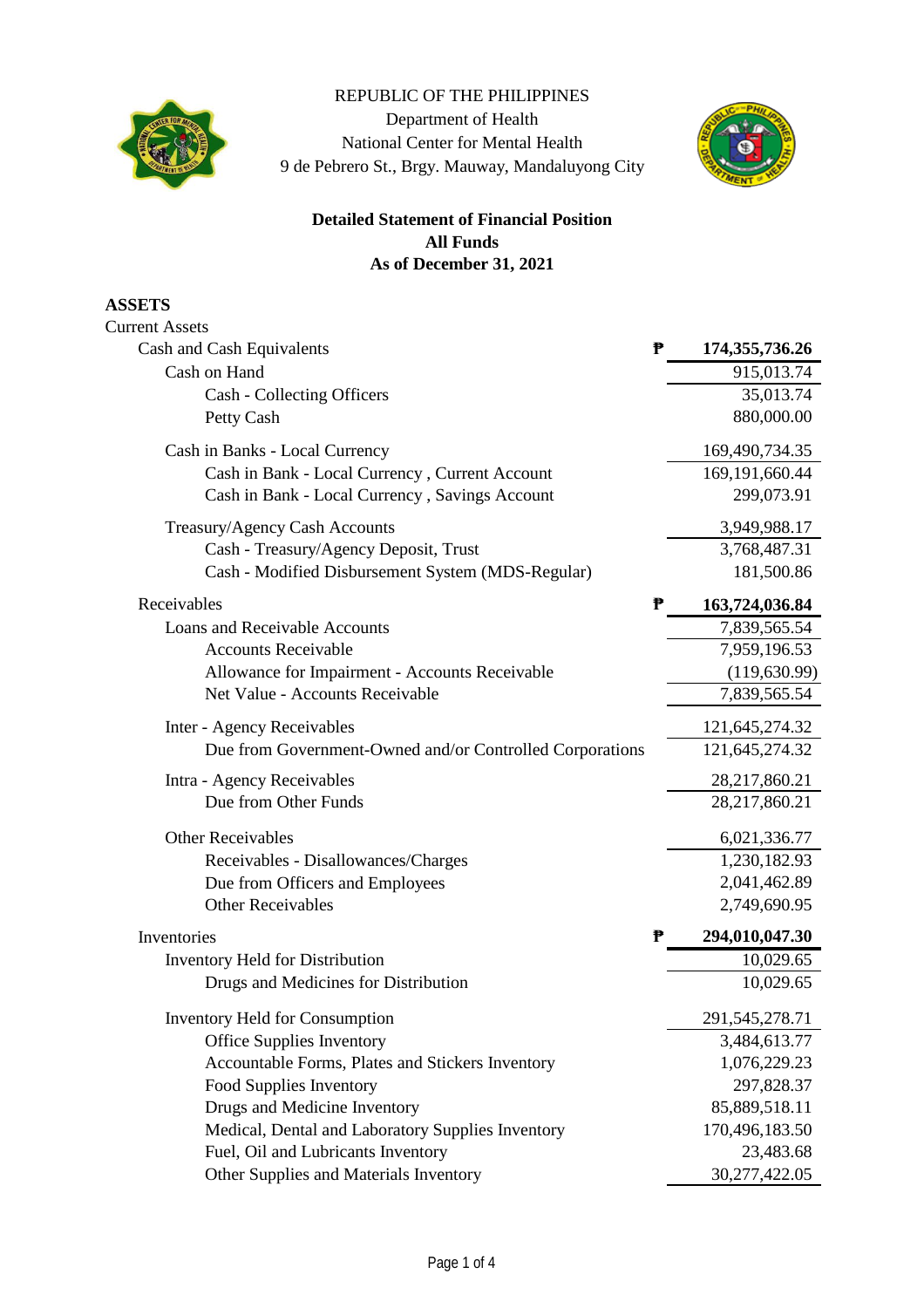| Semi-Expendable Machinery and Equipment                   |   | 2,454,738.94       |
|-----------------------------------------------------------|---|--------------------|
| Semi-Expendable Office Equipment                          |   | 9,650.00           |
| Semi-Expendable ICT Equipment                             |   | 576,313.79         |
| Semi-Expendable Communication Equipment                   |   | 33,840.00          |
| Semi-Expendable Medical Equipment                         |   | 698,139.15         |
| Semi-Expendable Other Equipment                           |   | 210,391.00         |
| Semi-Expendable Other Furniture and Fixtures              |   | 580,770.11         |
| Semi-Expendable Books                                     |   | 345,634.89         |
| <b>Other Current Assets</b>                               | ₱ | 2,240,318.45       |
| Advances                                                  |   | 688.05             |
| Advances to Special Disbursing Officers                   |   | 688.05             |
| Prepayments                                               |   | 1,277,537.00       |
| <b>Advances to Contractors</b>                            |   | 900,214.03         |
| <b>Other Prepayments</b>                                  |   | 377,322.97         |
| Deposits                                                  |   | 962,093.40         |
| <b>Guaranty Deposits</b>                                  |   | 962,093.40         |
| <b>Total Current Assets</b>                               | ₱ | 634, 330, 138.85   |
| <b>Non-Current Assets</b>                                 |   |                    |
| Property, Plant and Equipment                             | ₱ | 1,119,319,365.34   |
| Land Improvements                                         |   | 3,399,981.98       |
| Other Land Improvements                                   |   | 45,552,987.09      |
| <b>Accumulated Depreciation - Other Land Improvements</b> |   | (42, 153, 005.11)  |
| Net Value                                                 |   | 3,399,981.98       |
| <b>Infrastructure Assets</b>                              |   | 33,062,701.12      |
| <b>Sewer Systems</b>                                      |   | 19, 181, 107. 32   |
| <b>Accumulated Depreciation-Sewer Systems</b>             |   | (3,112,934.02)     |
| Net Value                                                 |   | 16,068,173.30      |
| <b>Water Supply Systems</b>                               |   | 968,489.66         |
| <b>Accumulated Depreciation-Water Supply Systems</b>      |   | (98, 578.44)       |
| Net Value                                                 |   | 869,911.22         |
| <b>Power Supply Systems</b>                               |   | 31,443,763.75      |
| <b>Accumulated Depreciation-Power Supply Systems</b>      |   | (15,319,147.15)    |
| Net Value                                                 |   | 16,124,616.60      |
| <b>Buildings and Other Structures</b>                     |   | 818, 165, 132. 13  |
| <b>Hospitals and Health Centers</b>                       |   | 1,106,342,121.38   |
| Accumulated Depreciation - Hospitals and Health Centers   |   | (288, 206, 271.47) |
| Net Value                                                 |   | 818, 135, 849. 91  |
| <b>Other Structures</b>                                   |   | 590,306.45         |
| <b>Accumulated Depreciation - Other Structures</b>        |   | (561, 024.23)      |
| Net Value                                                 |   | 29,282.22          |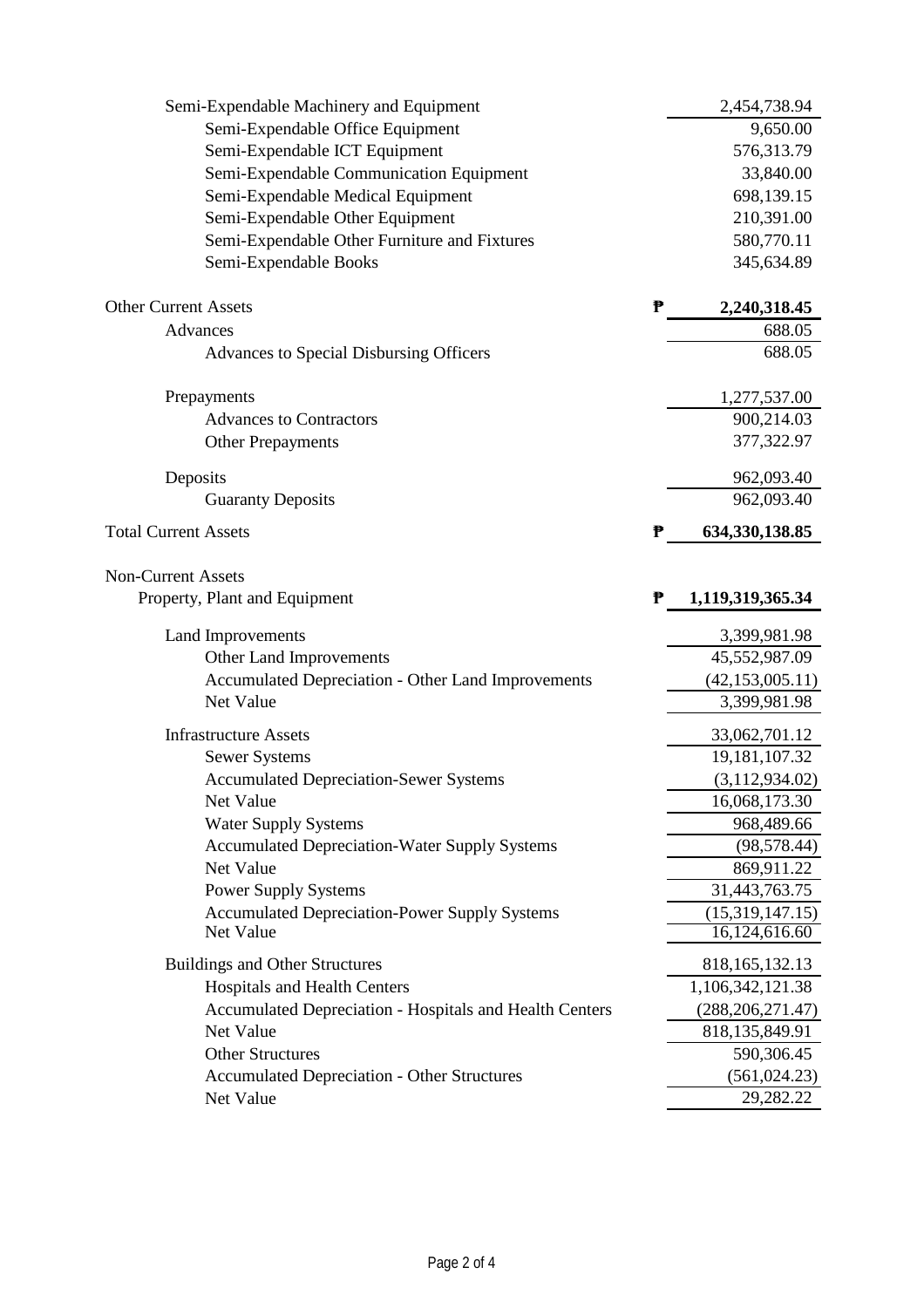| Machineries and Equipment                                      | 232,947,776.78    |
|----------------------------------------------------------------|-------------------|
| Office Equipment                                               | 29,960,585.92     |
| <b>Accumulated Depreciation - Office Equipment</b>             | (23, 561, 764.93) |
| Net Value                                                      | 6,398,820.99      |
| Information and Communication Technology Equipment             | 50,058,335.28     |
| <b>Accumulated Depreciation - ICT Equipment</b>                | (27, 427, 685.67) |
| Net Value                                                      | 22,630,649.61     |
| <b>Communication Equipment</b>                                 | 10,292,344.24     |
| <b>Accumulated Depreciation - Communication Equipment</b>      | (2,921,060.78)    |
| Net Value                                                      | 7,371,283.46      |
| Disaster Response and Rescue Equipment                         | 10,448,795.03     |
| Accumulated Depreciation-Disaster Response and Rescue Equipn   | 9,727,441.08      |
| Net Value                                                      | 721,353.95        |
| <b>Medical Equipment</b>                                       | 274,111,309.05    |
| <b>Accumulated Depreciation - Medical Equipment</b>            | (81,938,575.84)   |
| Net Value                                                      | 192, 172, 733. 21 |
| Technical and Scientific Equipment                             | 7,288,766.84      |
| Accumulated Depreciation - Technical and Scientific Equipment  | (5,026,772.40)    |
| Net Value                                                      | 2,261,994.44      |
| Other Machineries and Equipment                                | 3,963,880.28      |
| Accumulated Depreciation - Other Machineries and Equipment     | (2,572,939.16)    |
| Net Value                                                      | 1,390,941.12      |
| <b>Transportation Equipment</b>                                | 12,903,335.05     |
| <b>Motor Vehicles</b>                                          | 27,564,794.38     |
| <b>Accumulated Depreciation - Motor Vehicles</b>               | (14, 661, 459.33) |
| Net Value                                                      | 12,903,335.05     |
| Furniture, Fixtures and Books                                  | 2,113,336.68      |
| <b>Furniture and Fixtures</b>                                  | 4,390,755.94      |
| Accumulated Depreciation - Furniture and Fixtures              | (2,388,870.18)    |
| Net Value                                                      | 2,001,885.76      |
| <b>Books</b>                                                   | 138,105.31        |
| <b>Accumulated Depreciation - Books</b>                        | (26, 654.39)      |
| Net Value                                                      | 111,450.92        |
| Other Property, Plant and Equipment                            | 1,695,892.87      |
| Other Property, Plant and Equipment                            | 6,457,972.28      |
| Accumulated Depreciation - Other Property, Plant and Equipment | (4,762,079.41)    |
| Net Value                                                      | 1,695,892.87      |
| <b>Construction in Progress</b>                                | 15,031,208.73     |
| Construction in Progress - Building and Other Structures       | 15,031,208.73     |
| Other Non-Current Assets<br>₱                                  | 61, 624, 422. 12  |
| <b>Other Assets</b>                                            | 60,415,183.23     |
| <b>Computer Software</b>                                       | 1,239,400.00      |
| <b>Accumulated Amortization - Computer Software</b>            | (30, 161.11)      |
| Net Value                                                      | 1,209,238.89      |
| <b>Total Non-Current Assets</b><br>₱                           | 1,180,943,787.46  |
| <b>TOTAL ASSETS</b><br>₱                                       | 1,815,273,926.31  |